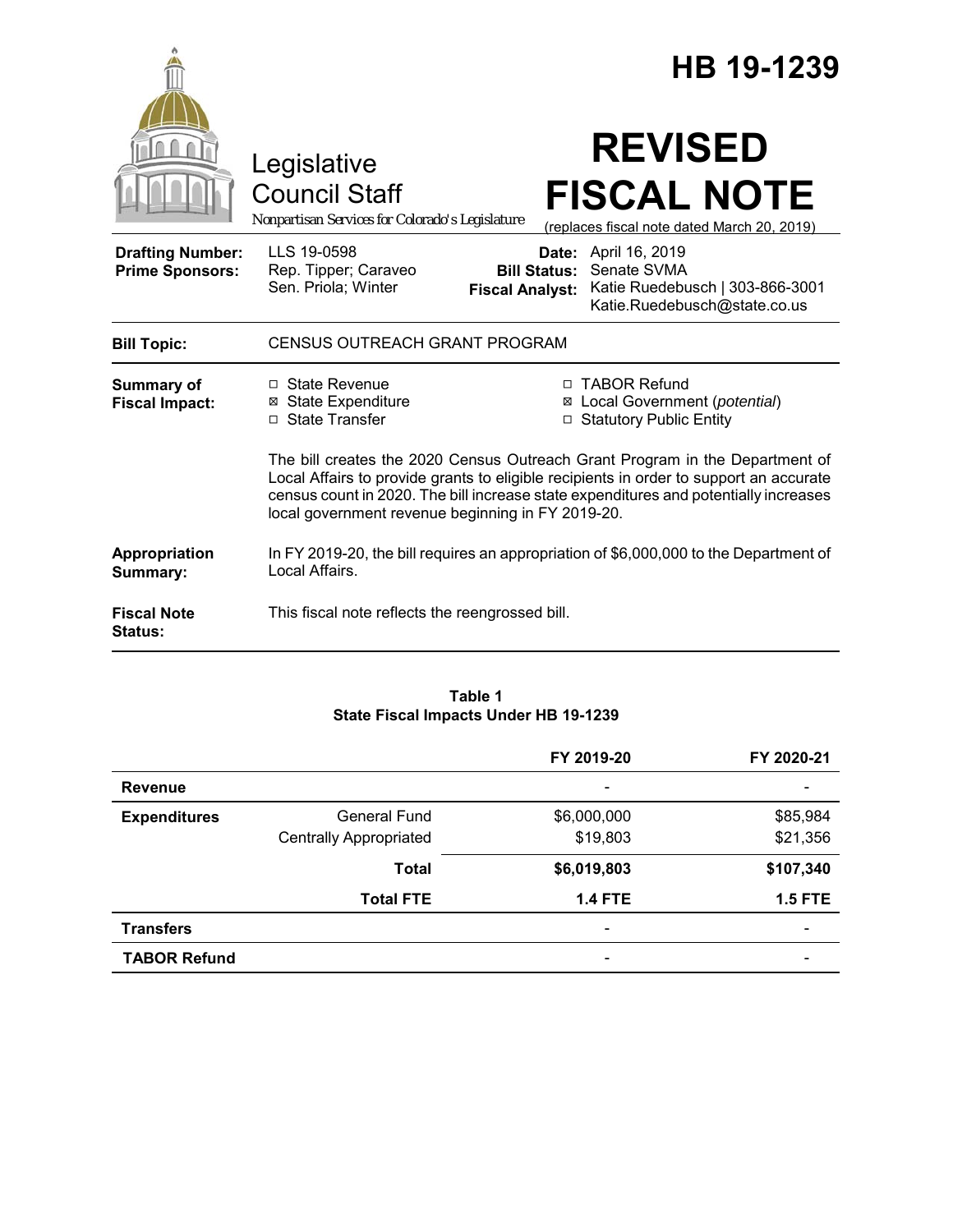April 16, 2019

# **Summary of Legislation**

The bill creates the 2020 Census Outreach Grant Program (program) within the Division of Local Government in the Department of Local Affairs (DOLA) to provide grants to eligible recipients in order to support an accurate census count in 2020. The program receives \$6.0 million in General Fund monies in FY 2019-20 and may solicit gifts, grants, and donations to administer the program. Eligible recipients include local governments; intergovernmental agencies; councils of governments; housing authorities; school districts; nonprofit organizations; the Southern Ute Indian Tribe; and the Ute Mountain Ute Tribe. Eligible recipients may use the awarded grant money to conduct education, outreach, and promotion activities to target hard-to-reach communities and increase the census response rate.

Program grants must be awarded by November 1, 2019. Eligible recipients must notify the counties in which they are located of any grant award. Any grant money awarded and not spent by the recipient will be returned to the state on June 30, 2020.

**Census Grant Program Outreach Committee.** The bill also creates a seven-member 2020 Census Outreach Grant Program Committee (committee) to review grant applications and make recommendations to DOLA's director regarding those grant applications. The committee consists of:

- one member appointed by the Speaker of the House;
- one member appointed by the President of the Senate;
- one member appointed by the House Minority Leader;
- one member appointed by the Senate Minority Leader; and
- three members appointed by the Governor.

General assembly appointees may not be legislators. Appointments must be made by June 1, 2019, with the committee holding its first meeting no later than July 1, 2019. Committee members are not compensated; however committee members who reside more than 50 miles from the location of a hearing are eligible for per diem and travel reimbursement and all members may be reimbursed for expenses related to dependant or attendant care.

**Reporting.** On or before May 21, 2021, each grant recipient shall submit a report and documentation of expenditures to DOLA. In addition, by January 1, 2023, DOLA must report to the General Assembly and the Governor regarding the program. Finally, by May 26, 2026 and every 10 years thereafter, DOLA and the Office of the Governor must develop a census strategic action plan for a successful census count in Colorado.

# **Background**

Mandated by the U.S. Constitution, the U.S. Census is conducted every ten years. Congressional and state apportionment and federal funding distribution allocation are on based on the decennial census data. The State Demography Office in DOLA currently conducts census outreach for Colorado.

## **State Expenditures**

The bill increase state General Fund expenditures for DOLA by \$6,019,803 and 1.4 FTE in FY 2019-20 and \$107,340 and 1.5 FTE in FY 2020-21.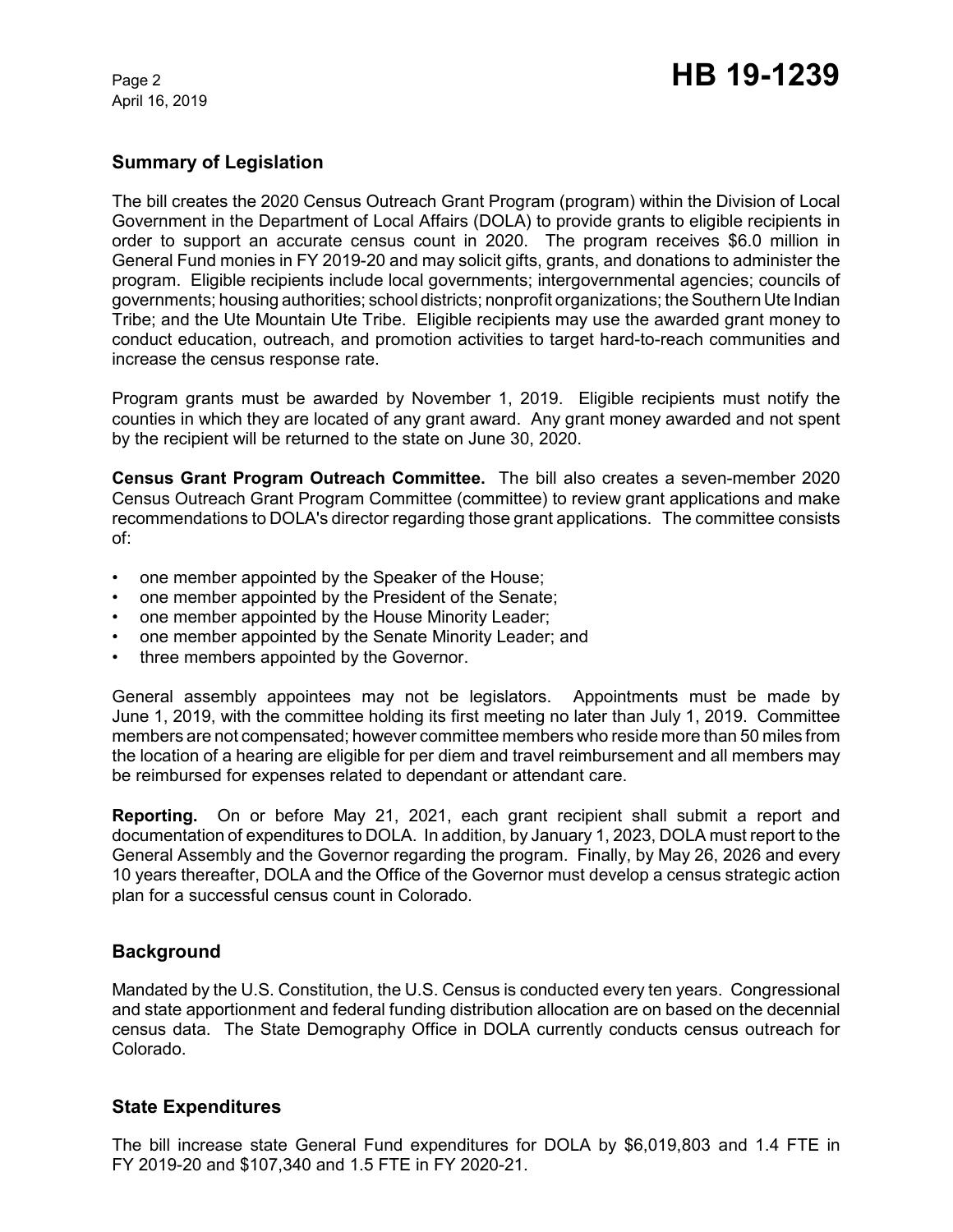# Page 3 **HB 19-1239**

**Table 2 Expenditures Under HB 19-1239**

|                                                    | FY 2019-20        | FY 2020-21 |
|----------------------------------------------------|-------------------|------------|
| <b>Department of Local Affairs</b>                 |                   |            |
| <b>Personal Services</b>                           | \$77,512          | \$84,559   |
| <b>Operating Expenses and Capital Outlay Costs</b> | \$10,736          | \$1,425    |
| <b>Committee Reimbursements</b>                    | \$1,584           |            |
| Postage and Document Management                    | \$480             |            |
| Grants to eligible recipients                      | up to \$5,909,688 |            |
| Centrally Appropriated Costs*                      | \$19,803          | \$21,356   |
| FTE - Personal Services                            | <b>1.4 FTE</b>    | $1.5$ FTE  |
| <b>Total Cost</b>                                  | \$6,019,803       | \$107,340  |
| <b>Total FTE</b>                                   | <b>1.4 FTE</b>    | 1.5 FTE    |

 *\* Centrally appropriated costs are not included in the bill's appropriation.*

**Department of Local Affairs.** DOLA will require 1.4 FTE to implement this program in FY 2019-20 and 1.5 FTE to administer the program in FY 2020-21. The staff will implement the program; coordinate and staff the committee; write grant agreements and amendments, manage contracts; and report to the General Assembly. This fiscal note assumes DOLA may use grant funds to oversee the program. The remainder of the funds will be granted to eligible recipients, approximately \$5,909,688 in FY 2019-20. Other costs are discussed below.

- *Committee reimbursements.*This fiscal note assumes that the committee will meet four times in FY 2019-20 to review grant applications and make recommendations, including some workload for committee business in FY 2018-19. The fiscal note also assumes that two members per committee meeting will be eligible for reimbursement. Dependant or attendant care costs are calculated at a rate \$12 per hour for 10 hours for two committee members to attend four meetings. Mileage costs are calculated at a rate of \$0.52 per mile for 100 miles round-trip for two committee members to attend four meetings. Current law sets costs per diem costs at \$50 per day for two committee members to attend four meetings.
- *Postage and document management.* DOLA requires \$480 in postage and document management costs to conduct outreach and promotion activities to target eligible entities. Committee documents and grant mailing costs are included.
- *Strategic action plan.* The bill increases workload for DOLA to develop a census strategic action plan with the Office of the Governor. This workload can be accomplished within existing resources. Should a change in funding be required, the fiscal note assumes it will be addressed through the annual budget process.

**Office of the Governor.** The bill increases workload for the Office of the Governor to develop a census strategic action plan with DOLA. This workload can be accomplished within existing resources. Should a change in funding be required, the fiscal note assumes it will be addressed through the annual budget process.